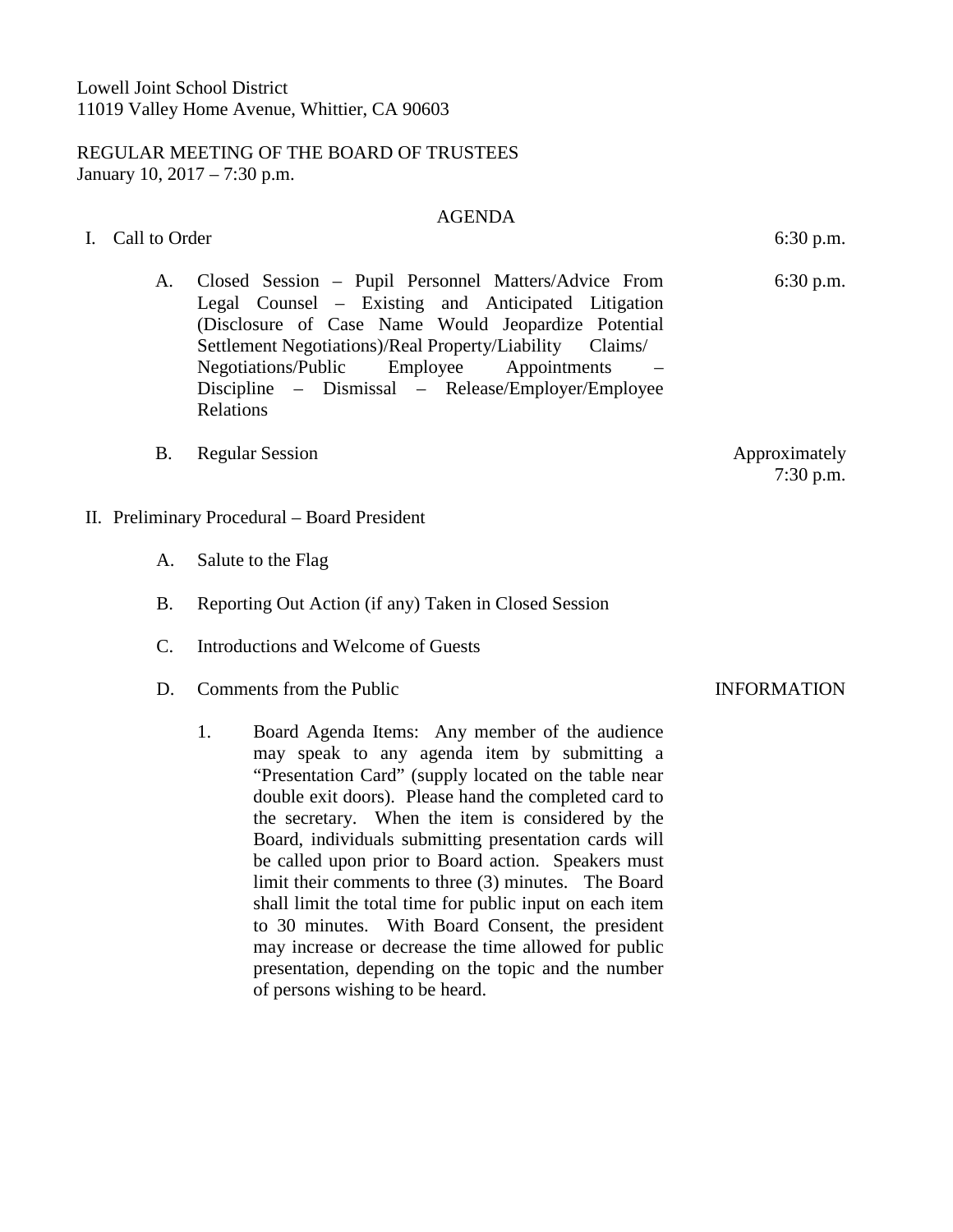|      |                                                                                                    |                                                                                                                                                                                                                                                                                                                                                                                                                                              | January 10, 2017<br>Page 2    |  |
|------|----------------------------------------------------------------------------------------------------|----------------------------------------------------------------------------------------------------------------------------------------------------------------------------------------------------------------------------------------------------------------------------------------------------------------------------------------------------------------------------------------------------------------------------------------------|-------------------------------|--|
|      |                                                                                                    | 2.<br>Topics Not on Agenda: Anyone in attendance may<br>any issue<br>by<br>following<br>address<br>the<br>same<br>identification process as shown in II-D-1 above.<br>Since the Board cannot take action on items which<br>are not on the agenda, such items will be referred to<br>Superintendent for handling.<br>Individuals<br>the<br>interested in speaking to items which are not on the<br>agenda will be called upon under Item III. |                               |  |
|      | Ε.                                                                                                 | Acknowledgement of Correspondence to the Board                                                                                                                                                                                                                                                                                                                                                                                               | <b>INFORMATION</b>            |  |
|      | F.                                                                                                 | Approval of Agenda                                                                                                                                                                                                                                                                                                                                                                                                                           | <b>ACTION</b>                 |  |
|      | G.                                                                                                 | Approval of Minutes from the December 12, 2016,<br><b>Reorganizational Board Meeting</b>                                                                                                                                                                                                                                                                                                                                                     | <b>ACTION</b>                 |  |
| III. |                                                                                                    | Topics Not on the Agenda                                                                                                                                                                                                                                                                                                                                                                                                                     |                               |  |
| IV.  | Reports                                                                                            |                                                                                                                                                                                                                                                                                                                                                                                                                                              | <b>INFORMATION</b>            |  |
|      | A.                                                                                                 | Timely Information from Board and Superintendent - Board<br>President                                                                                                                                                                                                                                                                                                                                                                        |                               |  |
|      | <b>B.</b>                                                                                          | <b>School Reports</b>                                                                                                                                                                                                                                                                                                                                                                                                                        |                               |  |
|      |                                                                                                    | (School Reports will be the First Meeting of the Month)                                                                                                                                                                                                                                                                                                                                                                                      |                               |  |
| V.   | Business Services - Andrea Reynolds, Assistant Superintendent of<br><b>Administrative Services</b> |                                                                                                                                                                                                                                                                                                                                                                                                                                              |                               |  |
|      |                                                                                                    | A. Presentation of Audit Report for 2015/16                                                                                                                                                                                                                                                                                                                                                                                                  | INFORMATION/<br><b>ACTION</b> |  |
| VI.  | Human Resources – Jim Coombs, Superintendent of Schools                                            |                                                                                                                                                                                                                                                                                                                                                                                                                                              |                               |  |
|      | No Items Except on Consent Calendar.                                                               |                                                                                                                                                                                                                                                                                                                                                                                                                                              |                               |  |
| VII. |                                                                                                    | Curriculum/Instruction - Sheri McDonald, Ed.D., Assistant<br>Superintendent of Instruction                                                                                                                                                                                                                                                                                                                                                   |                               |  |
|      |                                                                                                    |                                                                                                                                                                                                                                                                                                                                                                                                                                              |                               |  |

Meeting of the Board of Trustees

A. Approval of the 2015/16 School Accountability Report Cards INFORMATION/ ACTION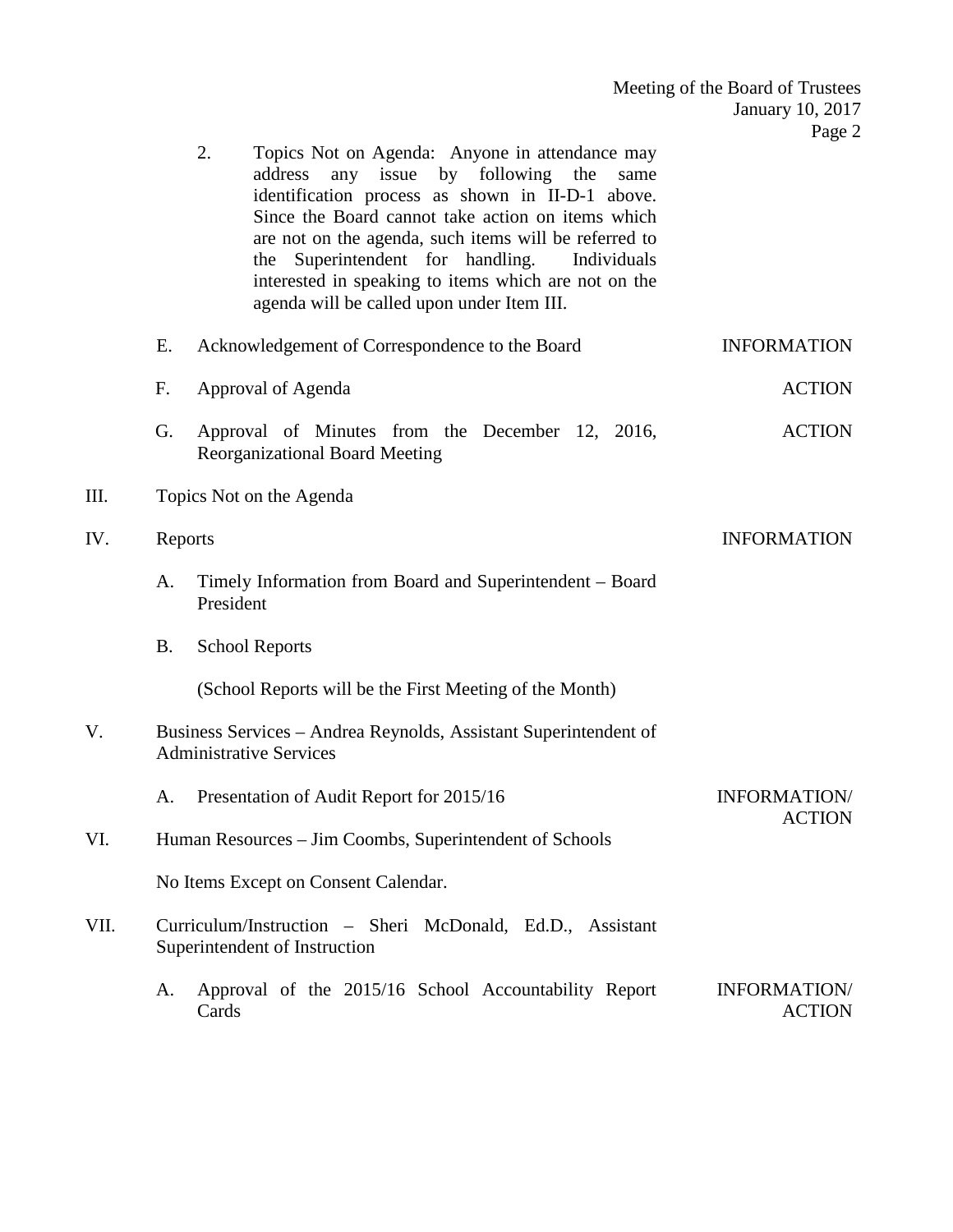Meeting of the Board of Trustees January 10, 2017 Page 3

# VIII. General – Jim Coombs, Superintendent of Schools

- A. Appointment of the Superintendent as Secretary to the Board of Trustees ACTION
- B. Approval of "Certification of Signatures" ACTION
- IX. Consent Calendar

Action by the Board in adoption of the "Consent Calendar" means that all items appearing in this section are adopted by one single motion, unless a Member of the Board or the Superintendent requests that any such item be removed from the "Consent Calendar" and voted upon separately. Generally, "Consent Calendar" items are enacted upon in one action to conserve time and permit focus on other-than-routine matters.

- A. Business Services Andrea Reynolds, Assistant Superintendent of Administrative Services
	- 1. Purchase Order Report 2016/17 #6 ACTION/

(RATIFICATION)

- 2. Warrant Listing Report 2016/17 #6 ACTION/
	- (RATIFICATION)
- B. Human Resources Jim Coombs, Superintendent of Schools
	- 1. Employer-Employee Relations/Personnel Report 2016/17 #6 Which Includes Hiring, Resignations, Contract Adjustments, and Retirements for Certificated, Classified, and Confidential Employees ACTION/ (RATIFICATION)
- C. Curriculum/Instruction Sheri McDonald, Ed.D., Assistant Superintendent of Instruction

No Items.